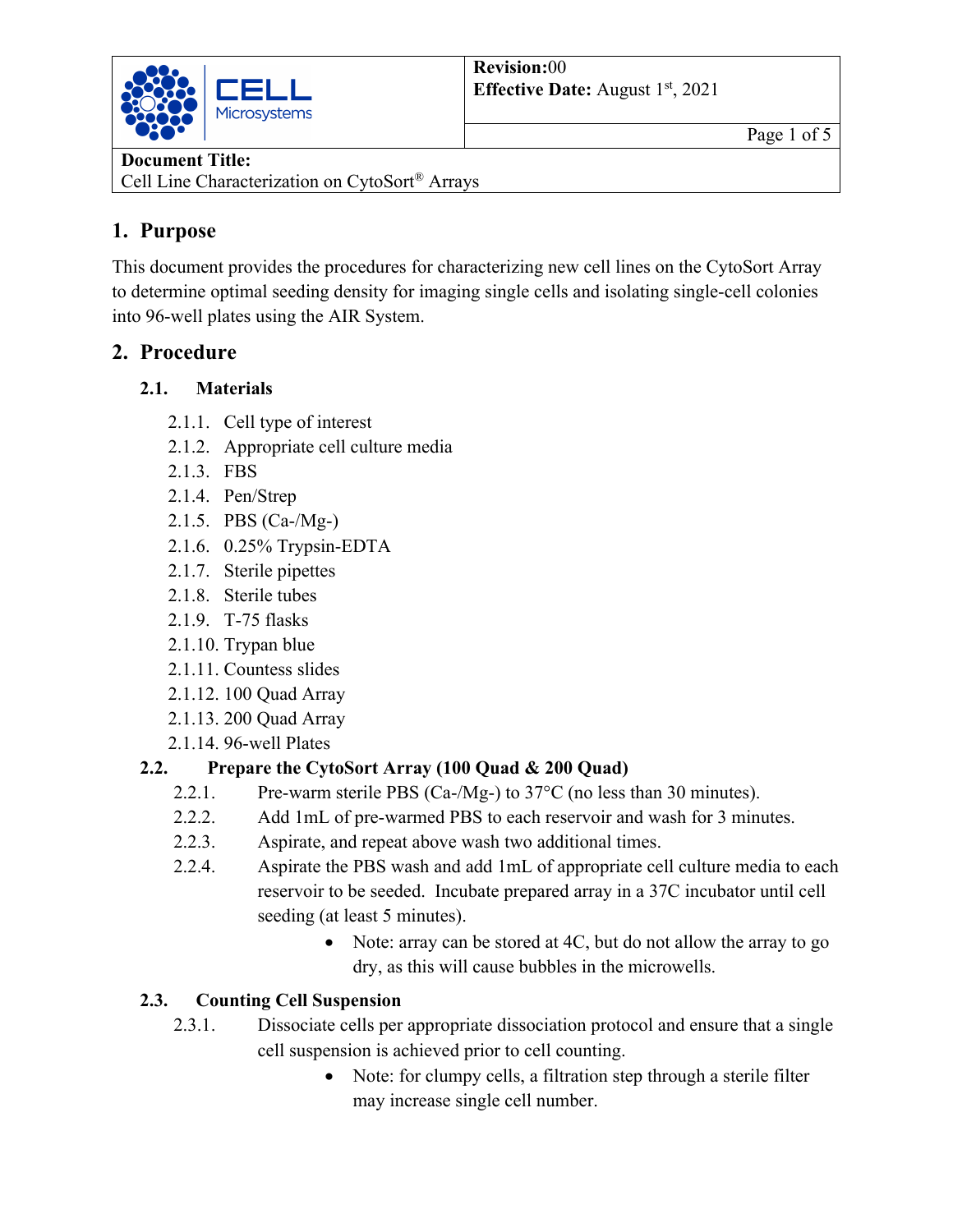

#### **Document Title:**

Cell Line Characterization on CytoSort® Arrays

- 2.3.2. Take 2 x 20uL aliquots of the cell suspension into two microcentrifuge tubes for counting.
- 2.3.3. To each of the aliquots, add an equal part trypan blue (20uL) and load 10uL onto one side of a countess slide or hemacytometer. Record the counts in Table 1 below and calculate the number of viable cells/flask using the equation below:

**Table 1**. Cell Count using Countess

|                 | Cell Count | Viability |
|-----------------|------------|-----------|
| Count 1         |            |           |
| Count 2         |            |           |
| <b>Average:</b> |            |           |

#### **Viable Cells/flask= Average count x total volume =**

- 2.3.4. Prepare a dilute cell suspension concentration of  $3.2 \times 10^4$  cells/mL using the concentration equations below. Create a stock of 6mL of cell suspension at this concentration of  $3.2x10^4$  cells/mL.
- 2.3.5. From the stock of 6mL cell suspension at a concentration of  $3.2 \times 10^4$ cells/mL, serially dilute each concentration below in Table 2 to seed the array. Take 3mL from T1 and add into T2 with an additional 3mL complete media to create the next dilution. Repeat this process with the next dilution by adding 3mL T2 and an additional 3mL complete media into T3 to create the next dilution. Do this for all dilutions.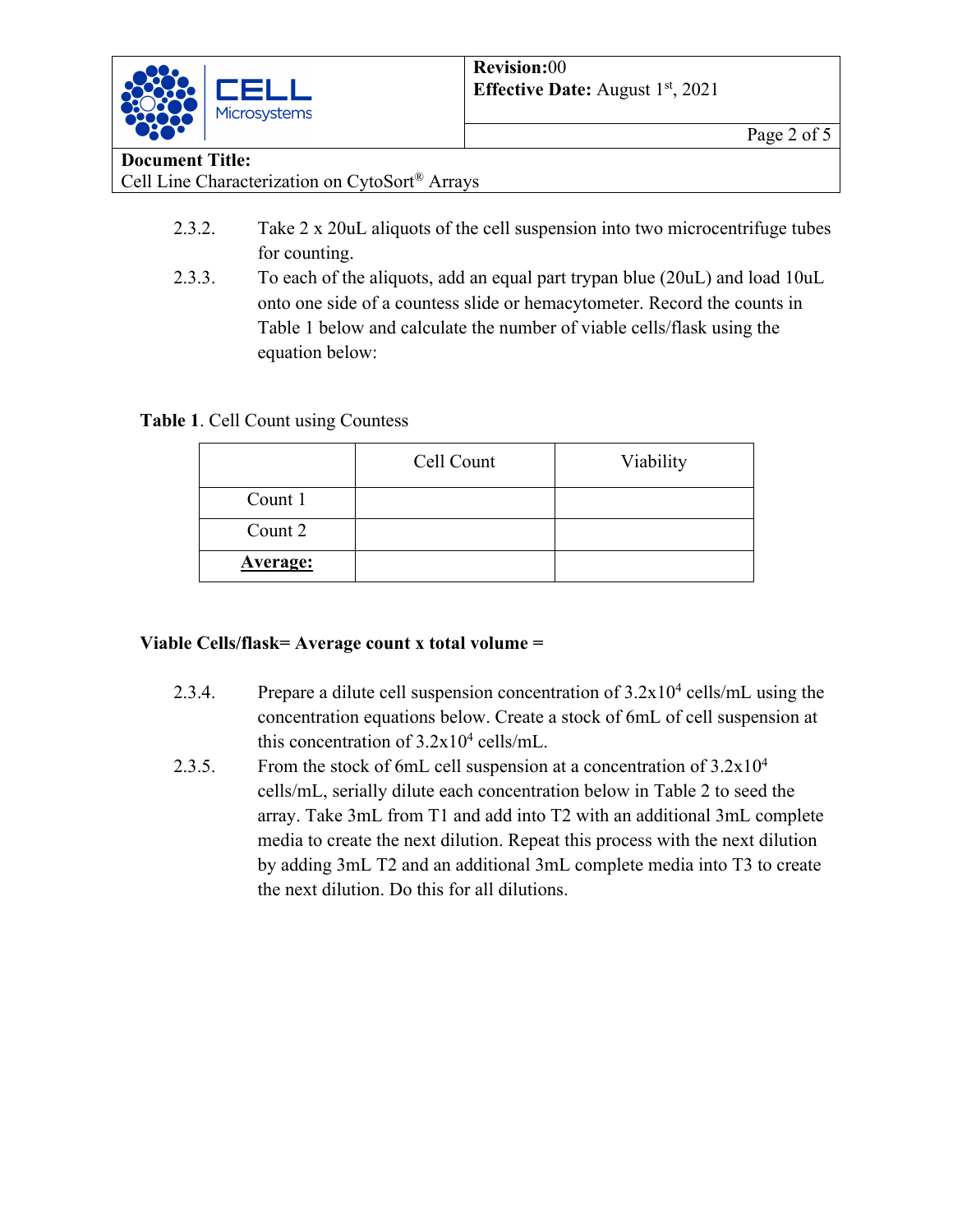

Page 3 of 5

# **Document Title:**

Cell Line Characterization on CytoSort® Arrays

## **2.4. Determining Seeding Volume for 100Q & 200Q Arrays**

**Table 2.** Dilution for Array

| Tube #         | Cells per<br><b>Reservoir</b> | Cells to<br>Raft<br><b>Ratio:</b><br>100Q | <b>Cells</b><br>to Raft<br><b>Ratio:</b><br><b>200Q</b> | Concentration<br>(cells/mL) | <b>Cell</b><br>Volume<br>$(6 \text{ mL})$ | <b>Media</b><br>Volume<br>for $(6)$<br>$mL$ ) |
|----------------|-------------------------------|-------------------------------------------|---------------------------------------------------------|-----------------------------|-------------------------------------------|-----------------------------------------------|
| <b>T1</b>      | 16000                         | 2.5:1                                     |                                                         | 3.2x10 <sup>4</sup>         |                                           |                                               |
| T <sub>2</sub> | 8000                          | 1.25:1                                    |                                                         | $1.6x10^{4}$                | 3mL(T1)                                   | 3mL                                           |
| T <sub>3</sub> | 4000                          | 0.63:1                                    | 2.5:1                                                   | $0.8x10^4$                  | 3mL(T2)                                   | 3mL                                           |
| <b>T4</b>      | 2000                          | 0.31:1                                    | 1.25:1                                                  | $0.4x10^4$                  | 3mL(T3)                                   | 3mL                                           |
| T <sub>5</sub> | 1000                          |                                           | 0.63:1                                                  | $0.2x10^4$                  | 3mL(T4)                                   | 3mL                                           |
| T <sub>6</sub> | 500                           |                                           | 0.31:1                                                  | $0.1x10^4$                  | 3mL(T5)                                   | 3mL                                           |

## **2.5. Seeding the Array (100 Quad & 200 Quad)**

- 2.5.1. Seed the 100Q and 200Q per diagram below with 0.5mL of appropriate cell suspension per reservoir.
- 2.5.2. Incubate the array and allow cells to settle and adhere for no less than 4 hours prior to initial scan on the AIR system.

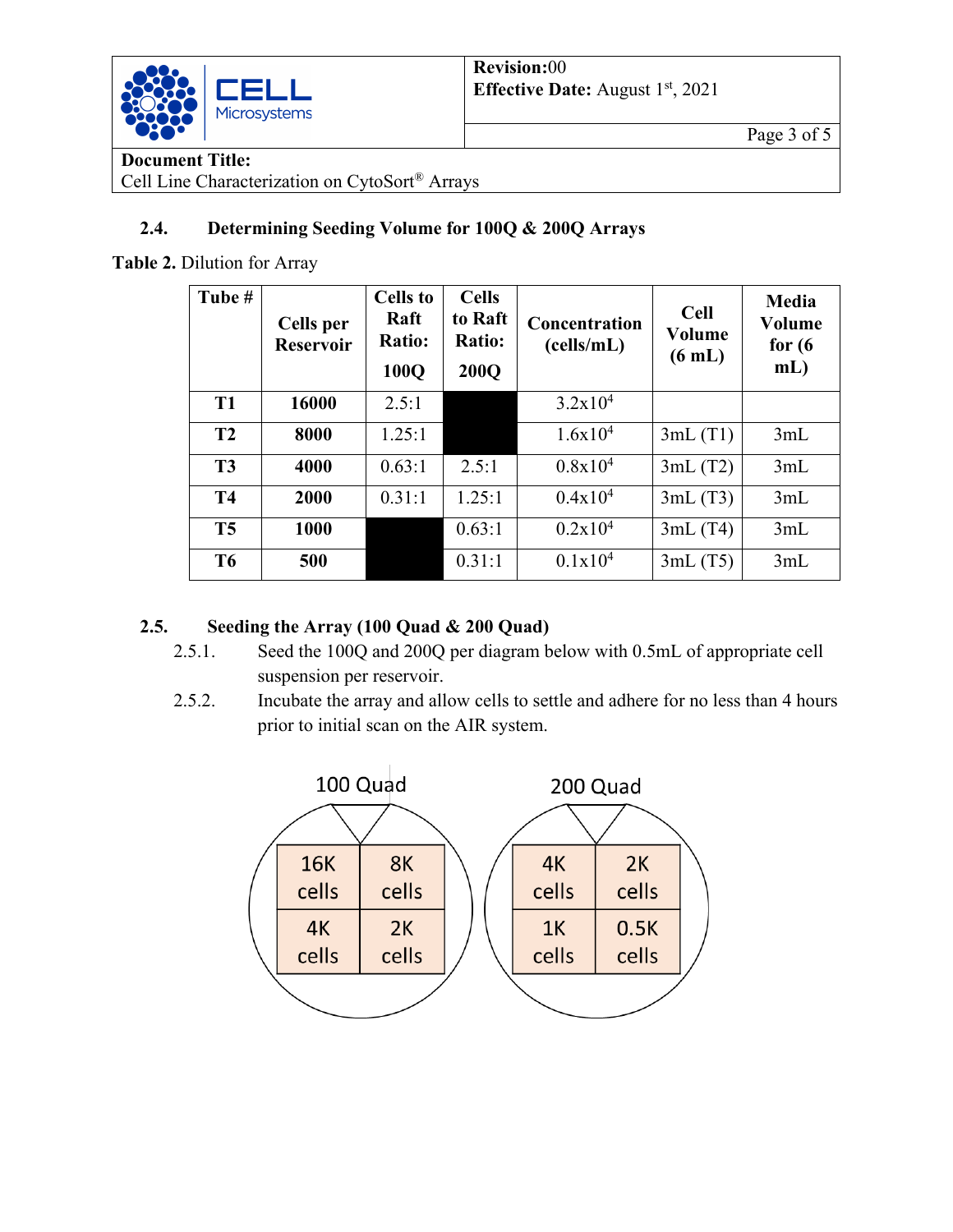

### **Document Title:**

Cell Line Characterization on CytoSort® Arrays

### **2.6. Imaging on CellRaft AIR® System**

- 2.6.1. After cells have adhered (up to 18 hours post-seeding), scan the 100Q and 200Q arrays on the AIR System (time zero)
- 2.6.2. Scan the arrays every 24 hours post-seeding until each array has reached the appropriate confluency for isolation.
- 2.6.3. The 100Q Array should be imaged for 2-3 days before isolation. Cells should divide in the microwells on a raft until reaching approximately 8 cells/raft. This will be the optimal confluency for isolation of the 100Q.
- 2.6.4. The 200Q Array should be imaged for 3-4 days before isolation. Cells should divide in the microwells on a raft until reaching approximately 16 cells/raft. This will be the optimal confluency for isolation of the 200Q.
- 2.6.5. Between imaging, monitor each array for single cell and colony growth using Off-the AIR-software.

### **2.7. Isolation on CellRaft AIR System**

- 2.7.1. Using Off the AIR software, map the desired number of 96-well plates for isolation between the 100Q and 200Q Array (ideally one full plate each).
- 2.7.2. Add 100uL of appropriate collection media to each reservoir of the 96 well plate for isolation.
- 2.7.3. Perform isolation using the AIR system.
- 2.7.4. Record the number of wells that contain a single raft.
- 2.7.5. 2-3 days post-isolation, an additional 100uL of media can be added to feed cells if desired.
	- Note: Do NOT perform a full media exchange until the cells have grown off the rafts, or the rafts can be aspirated and lost.
- 2.7.6. Record outgrowth off the Array and monitor cell growth for at least 1 week.
- 2.7.7. Once colonies have reached desired size, they can be passaged as normal.